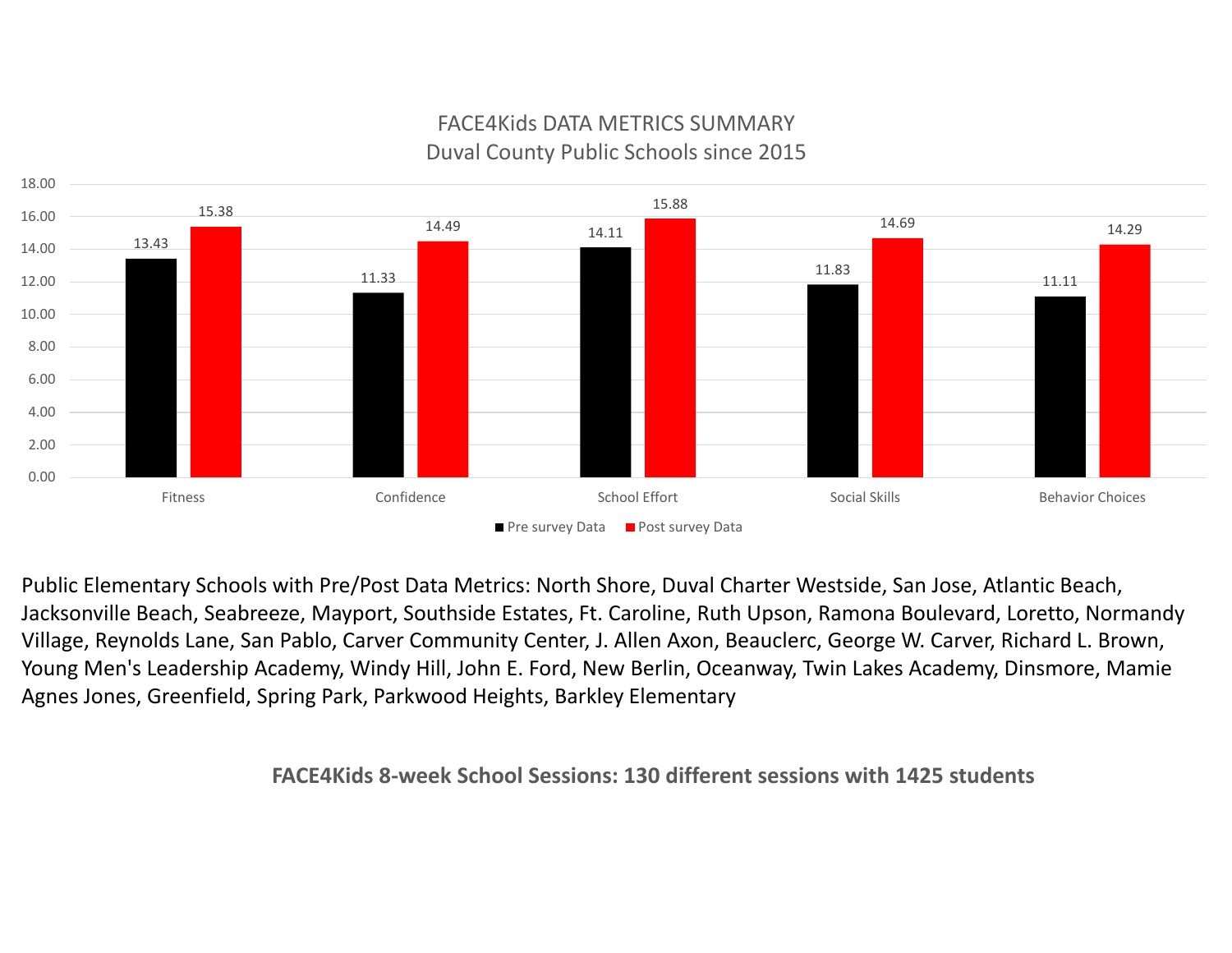## PRE / **POST** Survey Comments on Same Student

A struggles with anger issues and his ability to control his behavior when he gets upset.

**A is beginning to accept teacher redirection. He has shown improvement in controlling his anger.**

V needs to take responsibility for work and choices. He would benefit from learning to problem solve & gaining leadership skills. **V is really working harder now to be successful. He really enjoyed the FACE program!**

We are meeting with D's mother soon to discuss possible autism diagnosis. He is very quiet and previously home schooled.

**SO proud of D, he's really starting to lead and participate in conversations.**

J needs to take more responsibility with his work and personal education.

**J wants to be successful. He has improved in his organizational skills and hands in assignments more frequently.** N struggles to read and as a result masks his insecurity with humor.

**N is showing potential to be a classroom leader.**

C. seems very unsure of his abilities and has little confidence when working or speaking in class.

**I have seen a big difference in C's class behaviors. He is raising his hand to answer questions in class**

L. has problems with outbursts and hitting, being hyperactive and could not focus.

**L has shown HUGE SUCCESS!**

T is not confident in herself and needs focus to make progress

**There has been a change in T's attitude toward learning and social interactions. Both her reading and math assessment grades have gone up.**

*Sample Pre‐Survey comments from the students, "I want to improve in":*

| Controlling my temper | Turn in my homework            | Not getting in fights |
|-----------------------|--------------------------------|-----------------------|
| Making good choices   | Confidence and speaking better | Being a Leader!       |

## **www.FACE4Kids.org**